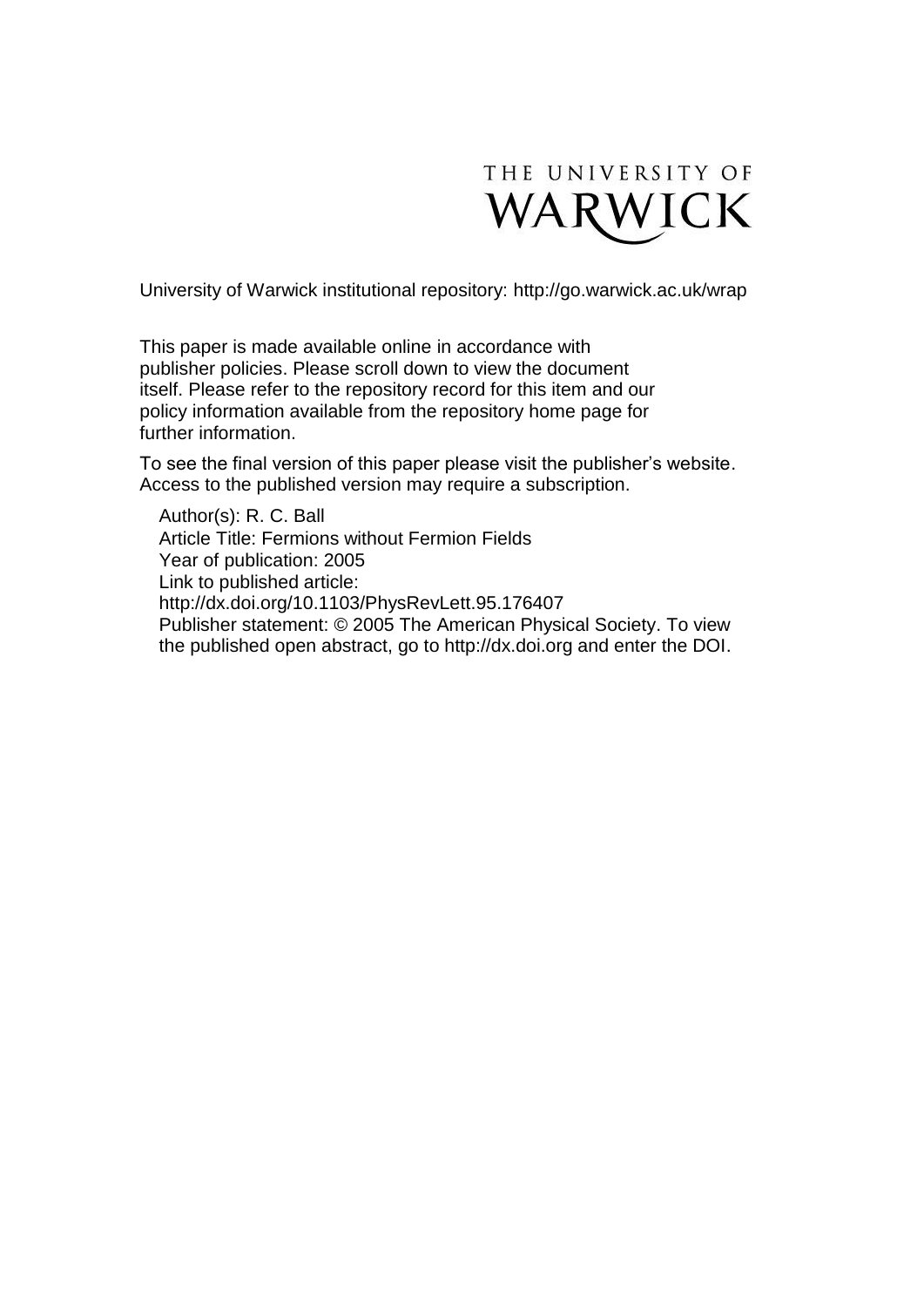## Fermions without fermi fields

R.C. Ball<sup>∗</sup>

Department of Physi
s, University of Warwi
k, Coventry CV4 7AL, UK

It is shown that an arbitrary Fermion hopping hamiltonian can be mapped into a system with no fermion fields, generalising an earlier model by Levin & Wen[1, 2]. All operators in the hamiltonian of the resulting description commute (rather than anticommute) when acting at different sites, despite the system having excitations obeying Fermi statistics. Whilst extra conserved degrees of freedom are introduced, they are all locally identified in the representation obtained. The same methods apply to Majorana (half) fermions, which for cartesian lattices mitigate the Fermion Doubling Problem. The generality of these results suggests that the observation of Fermion excitations in nature does not demand that anticommuting Fermion fields be fundamental.

As fundamental entities, fermion fields appear in conflict with the principle of locality: all fermion creation and annihilation operators *anti*commute no matter how far apart are the points in space at which they act (without restriction by causal connection). This feature is built into Quantum Field Theory through the use of anticommuting Grassman fields, and supersymmetric string theories likewise have explicit anticommuting coordinates. Locality is only preserved in the Physics by conservation of fermion number, forcing the fermion operators to appear in pairs. In recent years there has been sustained interest in how particle statistics can be manipulated 3, and understanding the Fractional Quan $tum Hall Effect[4]$  has widenned the appreciation that the statisti
s of the elementary ex
itations of a system need not simply reflect the statistics of its components. Thus we ask whether it is really necessary to put fermion fields into physics 'by hand', or whether they can always be understood as excitations emerging from quantum systems built of operators whose action is strictly local.

It is well known how fermions relate to hard core bosons in one dimension<sup>[5]</sup> and how they can be built out of bosons in two dimensions with atta
hed magnetic flux $|6|$ , and that neither approach extends naturally to three dimensions of spa
e. The present letter builds on the recent work of Levin & Wen<sup>[1, 2]</sup>, who showed that particular models of pairwise fermion hopping ould be represented in terms of operators obeying lo
ality, whilst the elementary ex
itations remained strictly fermionic. Their mechanism is essentially the reverse of how Kitaev $[7]$  showed that a particular hexagonal lattice spin model has fermionic excitations. They showed that their mechanism worked on simple hypercubic lattices, in two and three dimensions explicitly, and interpret it in terms of string-net condensation $[2, 8]$ .

Here I show that fermion hopping on an *arbitrary* graph an be mapped into the ex
itations of a Hamiltonian devoid of expli
it fermioni operators, in whi
h all operators acting at different sites commute. The dimensionality of spa
e whi
h the graph might approximate is irrelevant to the mapping, whi
h is sensitive only to lo
al coordination numbers (presumed finite). This strongly suggests that quite arbitrary fermion excitation spectra an be represented, and perhaps understood, as arising from the excitation of systems whose fundamental operators obey lo
ality in their ommutation properties.

We start from a generic fermion hopping hamiltonian,

$$
H_{hop} = \sum_{i} c_i^+ V_i c_i + \sum_{\langle ij \rangle} c_i^+ t_{ij} c_j \tag{1}
$$

where the fermion field  $c_i$  has standard anticommutation properties  $\{c_i, c_j\} = \left\{c_i^+, c_j^+\right\} = 0$  and  $\left\{c_i^+, c_j\right\} = \delta_{ij}$ , the  $V_i$  are simple 'on-site' potentials (relative to the fermion chemical potential) and the  $t_{ij} = t_{ji}^*$  are simple 'inter-site' hopping matrix elements. The connectivity of the graph (or lattice) is encoded by which elements  $t_{ij}$ are non-zero, but below we will need to explicitly restrict the sum over links  $\langle ij \rangle$  to those cases. We will also exploit the gauge invarian
e of the hamiltonian, that two models related by  $t^{(2)}_{jk} = t^{(1)}_{jk} e^{i \vartheta_{jk}}$  are equivalent (through adjustment of phase of the  $c_k$ ) provided the relative phase factors multiply to unity around all closed loops.

We now introduce new operators  $S_{ij} = -S_{ji}$  modulating the hoppings a
ross ea
h link, su
h that these operators ommute with ea
h other and the original fermions, and with eigenvalues  $s_{ij} = -s_{ji} = \pm 1$ . The hamiltonian is then generalised to

$$
H_{gauge} = \sum_{i} c_i^+ V_i c_i - \sum_{\langle ij \rangle} i S_{ij} c_i^+ u_{ij} c_j + \sum_{\langle ij \rangle, z \rangle} g_{ij..z} S_{ij} S_j... S_{.z} S_{zi}. \quad (2)
$$

Here  $u_{ij} = i s_{ij}^0 t_{ij}$  so that the first two terms recover the hopping hamiltonian (1) for a particular set of outcomes  $s_{ij}^0 = -s_{ji}^0$  of the operators  $S_{ij}$ . We add extra couplings  $g_{ij..z}$  to (products round) 'Wilson loops' of the  $S_{ij}$ operators; setting  $g_{ij..z}/(s_{ij}^0 s_j^0...s_{z}^0 s_{zi}^0)$  sufficiently negative ensures that only combinations of the  $S_{ij}$  eigenvalues which are gauge transformations of the original hopping hamiltonian ontribute to the low energy states of the new hamiltonian. Because the operators  $S_{ij}$  commute with each other and the hamiltonian, they could be separately diagonalised to their eigenvalues  $s_{ij}$ , which are

<sup>\*</sup>Electronic address: r.c.ball@warwick.ac.uk<sup>\*</sup>; URL: http://go. warwick.ac.uk/theory;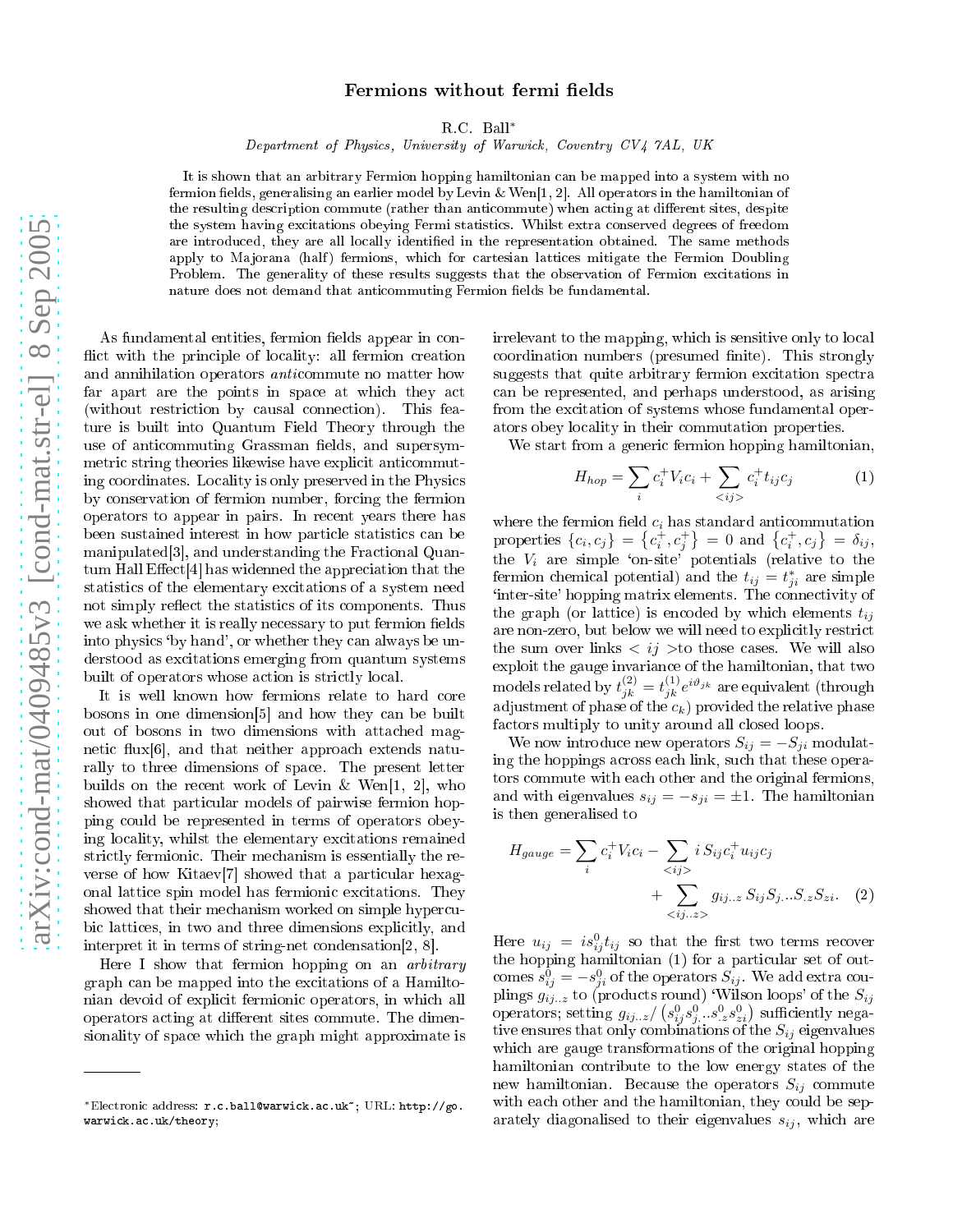constants of the motion, and we then recover the original tight binding hamiltonian (up to gauge symmetry). Thus the system does still have its original fermion excitations.

The key to obtaining a representation with locality is now to factorise each link operator into a pair of Majorana [half-] fermions,

$$
S_{jk} = i \, m_{jk} m_{kj}
$$

where the Majorana half-fermion operators are Hermitian (for simplicity) and have anticommutation properties  ${m_{jk}, m_{j',k'}} = 2\delta_{jj'}\delta_{kk'}$  as well as anticommuting with all the original standard fermion operators  $c_i$ . We then asso
iate ea
h new half-fermion with the site of its first index, motivating us to rewrite the hopping terms in the hamiltonian as  $b_{ij}^{\dagger}t_{ij}b_{ji}$ , where

$$
b_{ij} = m_{ij}c_i.
$$

Crucially the new operators  $b_{ij}$  commute,  $[b_{ij}, b_{i'j'}]=0$ and  $[b_{ij}^+, b_{i'j'}] = 0$ , when their left (or site) indices are unequal,  $i \neq i'$  The loop terms can also be expressed in terms of operators onforming to lo
ality in this way. Regrouping the factors in each loop gives us  $S_{ij}S_{jk}S_{k}...S_{z}S_{zi} = B_{i,zi}B_{j,ik}B_{k,j}...B_{z,i}$  where

$$
B_{j,ik} = i \, m_{ji} m_{jk}.
$$

We can finally eliminate all fermionic notation by writing  $n_i = c_i^{\dagger} c_i$  and hence express the hamiltonian as

$$
H_{gauge} = \sum_{i} V_i n_i + \sum_{\langle ij \rangle} b_{ij}^{\dagger} u_{ij} b_{ji}
$$
  
+ 
$$
\sum_{\langle ij..z \rangle} g_{ij..z} B_{i, zj} B_{j, i} ... B_{z, i}.
$$
 (3)

From their definitions it is trivial to check that any pair drawn from all the operators  $n_i$ ,  $b_{ij}$ ,  $b_{ij}^+$ ,  $B_{i,jk}$  appearing in the hamiltonian (3) commute when their first indices are distin
t. As a result we an fa
tor the overall Hilbert space (of wavefunctions) on which they act into a produ
t of single site Hilbert spa
es, and the only non-trivial a
tion of ea
h operator is within the orresponding single site Hilbert spa
e.

We now focus on each site separately and note how the required commutation properties can be explicitly onstru
ted. First note that ea
h Dira fermion an be split into a pair of hermitian Majorana half-fermions,

$$
2c_k = m_{k0} + i m_{k-1}, \t\t(4)
$$

in terms of which  $n_k = (i m_{k0} m_{k-1} + 1)/2$ . The complete set of operator properties then required on site  $k$ are now just the Majorana anticommutation relations

$$
\{m_{km},\,m_{kn}\}=2\delta_{mn},\quad -1\leq m,\,n\leq z_k,
$$

where  $z_k$  is the coordination number of (i.e. number of links to) site  $k$ . These relations are obeyed by standard

(Euclidean)  $4 \times 4$  Dirac matrices for  $2 + z_k \leq 5$  and by their  $2^s \times 2^s$  generalisations for  $2 + z_k \leq 2s + 1$ . It is crucial that we do *not* require to represent fermion anticommutation between local fermion operators on *different* sites, be
ause all the terms in the hamiltonian ontain an even number of fermion factors from each site. Writing  $\gamma_k(i)$ for the  $k$ <sup>th</sup> Dirac matrix acting in the Hilbert space of the  $i$ <sup>th</sup> site, we then have all the operators in the bosonic hamiltonian (3) expressed in terms of these:

$$
n_j = \frac{i}{2} \gamma_0(j) \gamma_{-1}(j) + \frac{1}{2},
$$
  
\n
$$
b_{jk} = \frac{1}{2} \gamma_{k'}(j) (\gamma_0(j) + i \gamma_{-1}(j)),
$$
  
\n
$$
B_{j,ik} = i \gamma_{i'}(j) \gamma_{k'}(j).
$$
 (5)

Here on site  $j, 1 \leq k'(j, k) \leq z_j$  denotes the local index asso
iated with its link to site k.

The end result is that all the operators appearing in the Hamiltonian are expressed in terms of lo
al matrix operators, whi
h in turn are all equivalent to bilinear ombinations of Dira matri
es: these might loosely be termed `spins'. Where the original hopping hamiltonian had links with explicit fermion hopping, the derived generalisation of the LW model<sup>[1]</sup> has coupling between the lo
al spins. Most importantly, the spin operators for different sites commute - yet by construction the system still has the original fermionic excitations.

The loop products of operators  $B_{i,jk}$  can be further simplified in terms of products of new operators

$$
P_{ij} = \gamma_{j'(i,j)}(i)\gamma_{i'(j,i)}(j) \tag{6}
$$

in dire
t index orresponden
e with the original operators  $S_{ij}$ . These new operators are not equivalent to the  $S_{ij}$  operators: in particular two operators  $P_{ij}$ anticommute if they have one site index in common.

Locality of all operators has been gained at the expense of enlarging the Hilbert spa
e. The original hopping hamiltonian (1) a
ted on a Hilbert spa
e of dimension  $2^N$  where N is the number of sites, equivalent to N qbits, one for each site. To construct the generalised Wen Hamiltonian  $(3 \text{ with } 5)$  we first added qbits equal to the number of links,  $A$ . However in the final local representation we arried fewer nonommutations, and multiplying the dimension of all the lo
al Hilbert spa
es leads to a dimension equivalent to total qbit count

$$
C = N_E + \frac{1}{2}N_O + A.
$$

Here  $N_E$  and  $N_O$  are the counts of sites with even and odd oordination number respe
tively, the even being less efficiently represented because the number of anticommuting Dira matri
es is naturally odd.

We should now expect that there are  $A - \frac{1}{2}N_O$  constants of the motion, and these and one more can be found as follows. First from every link  $ij$ , we have the corresponding  $P_{ij}$  commuting with every term in the hamil- $\frac{1}{2}$  tonian (3). The result is that arbitrary (product) strings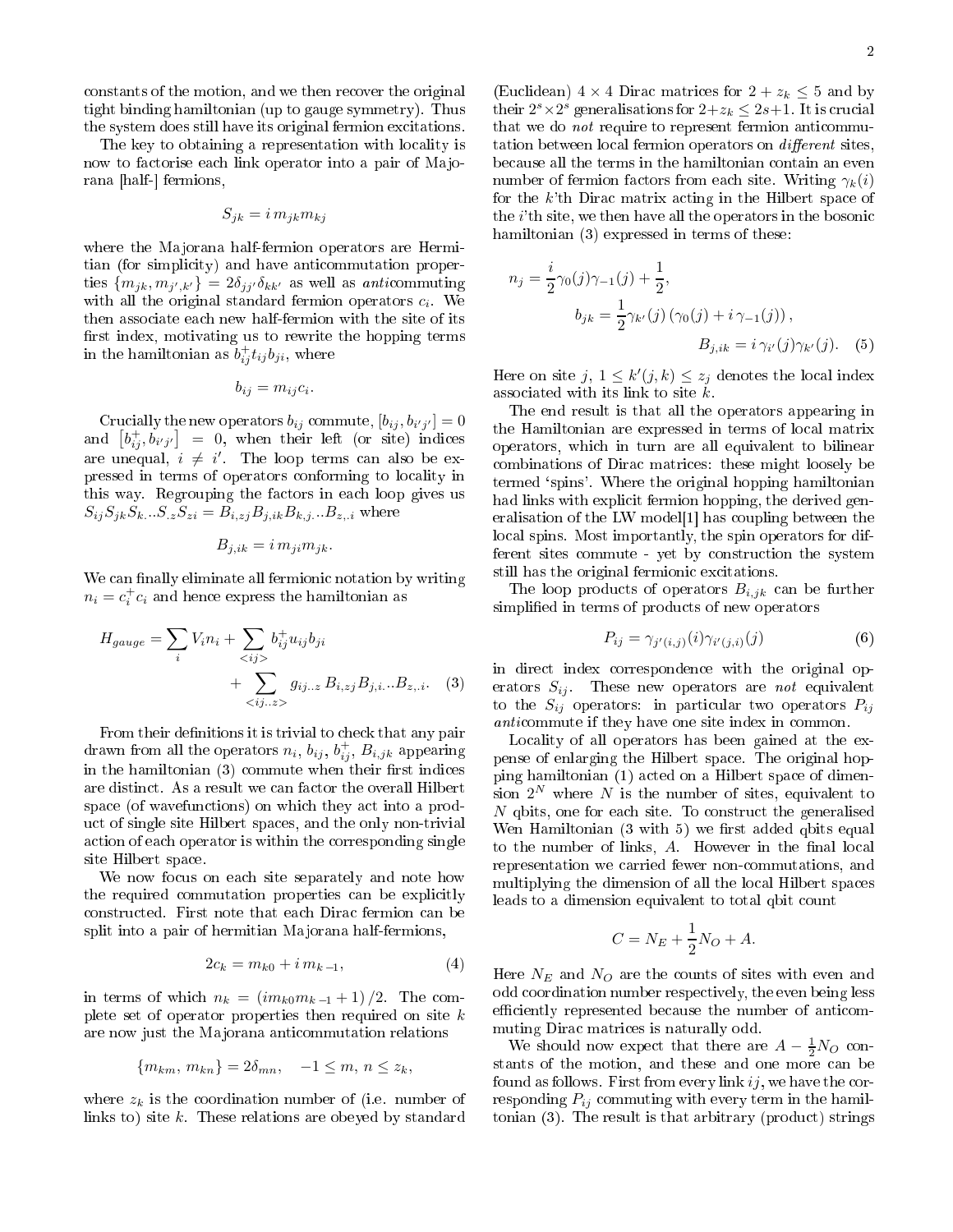of P operators ommute provided they have no ends in ommon, in
luding losed strings whi
h have no ends. Secondly, for every even coordinated site we have hermitian  $\Gamma_k = i^{(z+\tilde{2})/2} \prod_{j=-1}^{z} \gamma_j(k)$  anticommuting with every  $\gamma$  on that site, and hence commuting with every term in the hamiltonian; however  $\Gamma_k$  anticommutes with any  $P$ -string ending on site  $k$ . The maximal commuting set of all these operators then appears to be the union of: (a) all mutually inequivalent closed loop  $P$ -strings, equivalent to a minimal set of independent loop terms in the hamiltonian (3), numbering  $A - N + 1$ ;

(b) the  $\Gamma_k$  for all even sites, numbering  $N_E$ ;

(
) open P -strings ending on odd sites, with no ends in common and inequivalent under products with closed loop strings, all of which enumerate to  $N_O/2$  by taking taking all the odd sites in (arbitrary) disjoint pairs.

All of the above ommute with ea
h other and with the Hamiltonian, so we have in total  $A - \frac{1}{2}N_O + 1$  explicit onstants of the motion. Ea
h orresponding operator has eigenvalues  $\pm 1$ , so its conservation removes one qbit from the dynamics. The author conjectures that the one extra onservation law relates to onservation of fermion number (modulo 2).

Can one exploit the onstants of the motion to redu
e the size of the (quantum-me
hani
ally oupled) Hilbert space? Trying this with  $P_{ij}$  operators induces successively less local anticommutation relations, tending to rebuild the original fermionic representation. However we can eliminate the site-wise local  $\Gamma_i$  on even sites, leading us to a dimension-independent generalisation of what in one dimension orresponds to the Anisotropi Heisenberg Model representation of fermions.

Let us focus on some particular even site  $i$  and in the following drop reference to that index. We can eliminate  $\gamma_{-1} = i^{(z+2)/2} \gamma_0 \gamma_1 \cdot \gamma_z \Gamma$ , and then the operators in the Hamilonian which contained  $\gamma_{-1}$  take the forms  $n = -\frac{i^{z/2}}{2}$  $n = -\frac{i^{z/2}}{2}\gamma_1..\gamma_z \Gamma + 1/2, b_k = \frac{1}{2}\gamma_{k'}\gamma_0 \left(1 - i^{z/2}\gamma_1..\gamma_z \Gamma\right),$ <br>  $b_k^+ = \frac{1}{2}\gamma_0 \gamma_{k'} \left(1 + i^{z/2}\gamma_1..\gamma_z \Gamma\right)$ . Then because  $\Gamma$  still (evidently) commutes with the hamiltonian we can focus on the sector with eigenvalue  $\Gamma = 1$  and make this replacement. Now the only matrices appearing are  $\gamma_k$ ,  $k = 0...z$ , and we can take a minimal anticommuting representation of these[10], in terms of which we obtain  $n = \frac{1}{2}(1 + \gamma_0)$ ,  $b_k = \gamma_{k'} n, b_k^+ = n\gamma_{k'} = \gamma_{k'} (1 - n)$  at each even coordi-

For an arbitrary graph of even oordinated sites, we now have hamiltonian

$$
H_{even} = \sum_{i} V_i n_i + \sum_{\langle ij \rangle} n_i \gamma_{j'}(i) u_{ij} \gamma_{i'}(j) n_j
$$
  
+ 
$$
\sum_{\langle ij \rangle, z \rangle} g_{ij..z} P_{ij} P_{j..} P_{,z} P_{zi}, \quad (7)
$$

and the explicit form for the  $P_{ij}$  remains as per eqs. (6), ex
ept that the dimension of the lo
al Dira matrices has been halved. It is now particularly clear how the hopping terms onserve fermion numbers, and indeed one can further show that  $n_i\gamma_{j'}(i)u_{ij}\gamma_{i'}(j)n_j =$ 

 $n_i(1-n_j)\gamma_{j'}(i)u_{ij}\gamma_{i'}(j)(1-n_i)n_j$  making the interconnection between occupation numbers  $1_i0_i$  and  $0_i1_i$ totally explicit. The loop terms are also particle conserving and each  $P_{ij}$  factor can be reorganised in similar manner. If one specialises to  $z = 2$  corresponding to a one dimensional chain of sites, the Dirac matrices reduce to Pauli matrices and the first two terms of the hamiltonian are exa
tly equivalent to the Anisotropi Heisenberg spin chain<sup>[9]</sup>, well known to represent fermions in one dimension. The periodic case has one loop term, but this reduces to a fixed scalar. It is gratifying that such a longknown fermion hamiltonian turns out to have natural extension to arbitrary dimensions and even to arbitrary graphs (of even oordination number).

All of our analysis can be generalised to the case where we start from hopping of an arbitrary number  $h$  of halffermions on ea
h site. Hitherto we started from one standard fermion per site in the fermion hopping hamiltonian (1) and split that into two half fermions (4),  $h = 2$ . In the general case any natural number  $h$  is allowed, with the onsite potentials and hopping matrix elements making arbitrary (hermitian) mixings amongst the  $h$  components. For  $h = 1$  there are no on-site potential terms, and hermiticity restricts the hopping matrix elements to be pure real,  $u_{ij} = u'_{ij}$ , giving us

$$
H_{hop,1} = i \sum_{\langle ij \rangle} u'_{ij} m_{0i} m_{0j}.
$$
 (8)

The standard fermion case discussed ealier is  $h = 2$ , and it reduces to the sum of two (commuting)  $h = 1$  hamiltonians if the onsite potential terms are zero and the  $u_{ij}$ are all pure real (to within a gauge transformation). The case  $h = 3$  commands interest for particle physics.

The discussion of conservation laws and reduction of Hilbert spa
e generalises quite trivially, with the understanding that even and odd sites are identified by whether  $h + z$  is even or odd. Particularly simple spin models are obtained from  $h = 1$ , where the local operators  $b_{ij}$  are hermitian and can be directly represented as single local Dirac matrices  $\gamma_i(i)$  (rather than bilinear products) requiring only  $z_i$  Dirac matrices at each site, and with  $B_{i,jk} \propto i\gamma_j(i)\gamma_k(i)$ . Quite general Majorana fermion hopping hamiltonians can therefore emerge from the excitations of models built out of simple local spin operators. The gauge symmetry changes naturally with  $h$ . For  $h = 1$  we have only Z2 (sign changes), corresponding to the transformations exploited in the 'KLW trick' of introducing the S operators, and for  $h = 2$  we already noted  $U(1) = O(2)$  gauge symmetry. For  $h = 3$  we would have gauge symmetry  $O(3)$  if the onsite terms are sufficiently symmetric, but quite arbitrary mixing of components allowed in the onsite terms of the hamiltonian would in general reduce the gauge symmetry to  $O(2)$ .

The simple (hyper-)cubic lattices are of special interest as a sour
e of insight into the ontinuum limit, and parti le physi
s interest fo
uses parti
ularly on the ase where the fermion ex
itations are (almost) massless. The spe ial ase of the main analysis above previously presented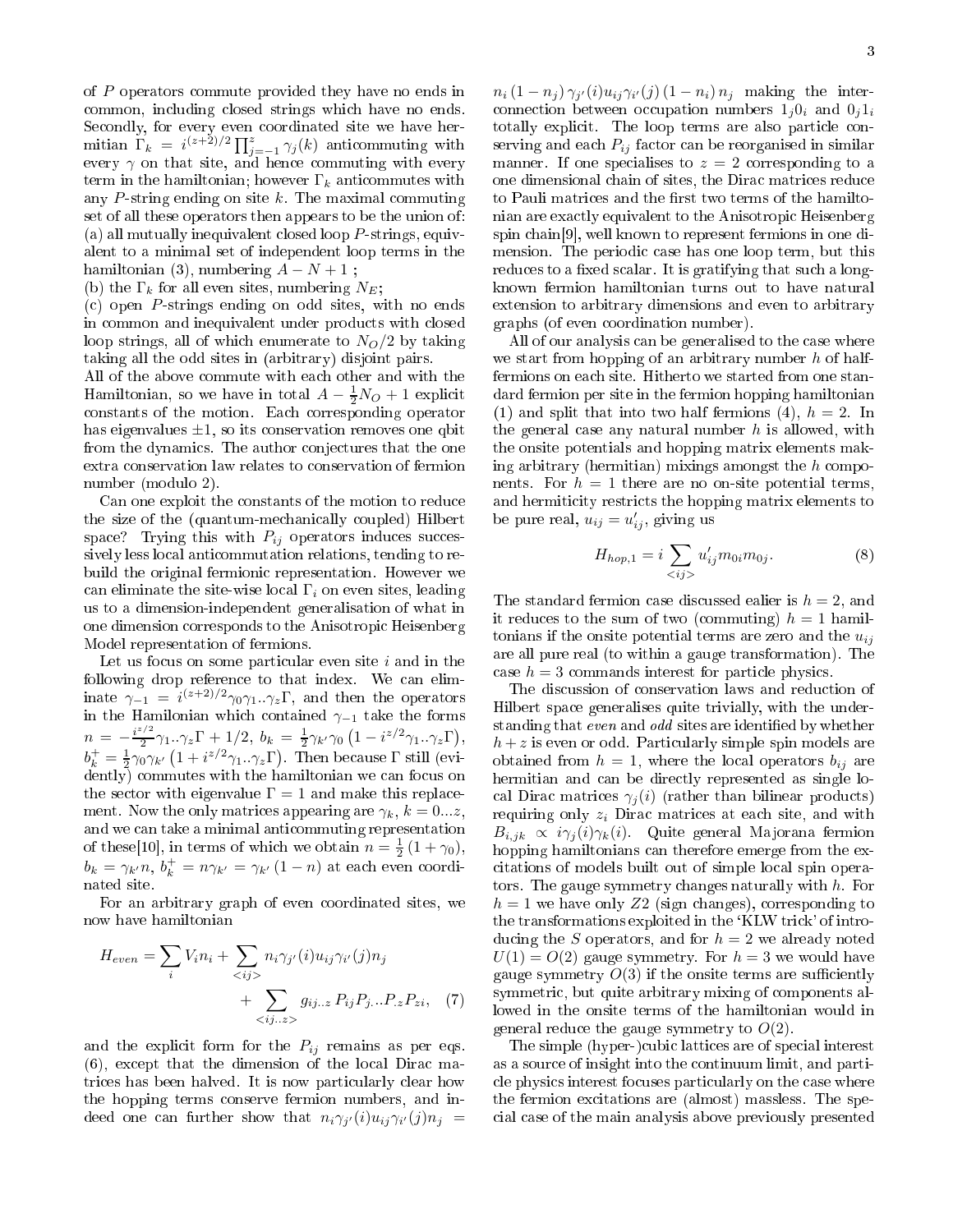by Levin and Wen, which was for simple square and cubic lattices with  $h = 2$ , falls into this category. However that work also suffered from the standard 'Fermion Doubling Problem' of lattice fermion models[11], yielding  $2^d$ massless fermions in d dimensions.

Starting from a single half-fermion  $(h = 1)$  hopping model halves the Fermion Doubling to give just  $2^{d-1}$ massless fermions in d dimensions. From the point of view of the spin models, this is just as natural a starting point as  $h = 2$ . For simplicity we present the calculation in one dimension, which suffices to demonstrate the novelty, as the elaboration to higher dimensions simply follows in the same manner as Levin & Wen[1, 2]. A simplest one dimensional Majorana hopping hamiltonian is

$$
H_1 = -iu' \sum_n m_n m_{n+1}
$$

and imposing periodic boundary conditions for such a system of N sites results in a spectrum of standard massless fermions,

$$
H_1 = 2u' \sum_{k=0}^{\pi} \left( 2 \tilde{c}_k^+ \tilde{c}_k - 1 \right) \sin k.
$$

Here the wavevectors span  $half$  the first Brillouin zone of the lattice,  $k = n2\pi/N$ ,  $n = 1$  to  $N/2$ , the fermion operators are given by  $\tilde{c}_k = 1/\sqrt{2N} \sum_{n=0}^{\infty} e^{-ikn} m_n$  and the negative waveve
tor Fourier omponents give their conjugates. These  $\tilde{c}_k$  are standard full fermion operators, in particular obeying  $\{\tilde{c}_k^+, \tilde{c}_l\} = \delta_{kl}$ .

The above is in effect a staggered fermion [12] solution to the Fermion Doubling Problem[11]. The full fermions obtained by halving the Brillouin zone an be mapped onto one full fermion per two original sites, but these are non-lo
ally related to the original half fermions. For example asso
iating the full fermions with even sites gives

$$
c_{2n} = \sqrt{\frac{2}{N}} \sum_{k=0}^{\pi} e^{ik2n} \tilde{c}_k = \frac{m_{2n}}{2} + \frac{i}{\pi} \sum_{q} \frac{m_{2n+2q+1}}{2q+1}.
$$

This parallels another solution to the Fermion Doubling Problem, in which highly non-local hopping with amplitudes similar to the above is used to for
e a better spectral approximation to the continuum  $|13|$ . Here we have local hopping for the Majorana particles and the non-local amplitudes encoded in how they map onto conserved full fermions. We are not for
ed to work with these non-local realtionships explicitly, even in the tight binding hamiltonian, be
ause we an always make full fermions more lo
ally, for example out of adja
ent pairs of half fermions; the pri
e of doing this is that in terms of the latter the hamiltonian then ontains pair reation and annihilation terms.

One can introduce mass without doubling the spectrum, simply by modulating the bond strengths  $u'_{n,n+1} \rightarrow$  $\sqrt{u^2 + \epsilon^2} + \epsilon (-1)^n$  to open up an energy gap at  $E = 0$  (corresponding to  $k = 0, \pi$ ). One

then finds dispersion relation $E(k) = \pm 4\sqrt{u'^2 \sin^2 k + \epsilon^2}$ with two states at each wavevector over the quarter Brilliouin zone  $0 \leq k < \pi/2$ . Adding more artesian dimensions with suitably frustrated signs to the couplings leads (as per Levin and Wen $[1, 2]$  for the full fermion ase) to the natural generalisations in higher dimensions, for example  $E(k_x, k_y, k_z)$  =  $\pm 4\sqrt{u_x^{\prime 2}\sin^2 k_x + u_y^{\prime 2}\sin^2 k_y + u_z^{\prime 2}\sin^2 k_z + \epsilon^2}$  in three dimensions. Ea
h in
rease in dimension generates a doubling of the spectrum, to two species or a two component fermion in  $d = 2$ , and a four component fermion in  $d = 3$ , matching standard free fermion fields.

In overall summary, we can now construct hamiltonians in terms of stri
tly lo
al operators (in the sense of their ommutation relations) whose ex
itations orrespond to fermion hopping on whatever graph is desired. If one accepts inter-site hopping as an approximation to ontinuum parti
le dynami
s, then this means that almost any fermion problem can be constructed out of the excitations of what might loosely have been described as a Bose system.

The method has been presented for free (nonintera
ting) fermion systems. However it is trivially generalisable to the ase of an arbitrary intera
tion, provided this is a fun
tion of the state number operators (or other bilinear ombinations of lo
al fermion variables). In particular Coulomb interactions between different sites are allowed, as are Hubbard intera
tions. Modifying hopping according to occupation numbers, as in  $t-J$  model, is also readily in
orporated.

The omplete and relatively lo
al enumeration of all the onstants of the motion may have onsequen
es for string-net condensate interpretations $[2, 8]$ . By introducing terms in the Hamiltonian coupled to all the conserved quantities, we are free to remove all the degeneracy of even the gauge-equivalent ombinations of S link operators introdu
ed in eq. (2) from low energy states, in as many ways as the degeneracy introduced. If string-net ondensate states survive this splitting, they have to be orrespondingly degenerate to start with.

The 'spin' hamiltonians constructed to give exactly the specified fermions are somewhat cumbersome. Are there simpler lo
al spin hamiltonians whi
h still give fermion excitations? The generalised Anisotropic Heisenberg hamiltonian is one case in point: setting the onsite terms to zero and removing the number operator factors from the hopping terms turns out to give the same as starting from a Majorana hopping hamiltonian (8). Also, we could by deliberate construction build hamiltonians which are supersymmetric in their excitation spectrum, just by adding in the desired bosons. Are there variations on the theme whi
h are more naturally supersymmetri
?